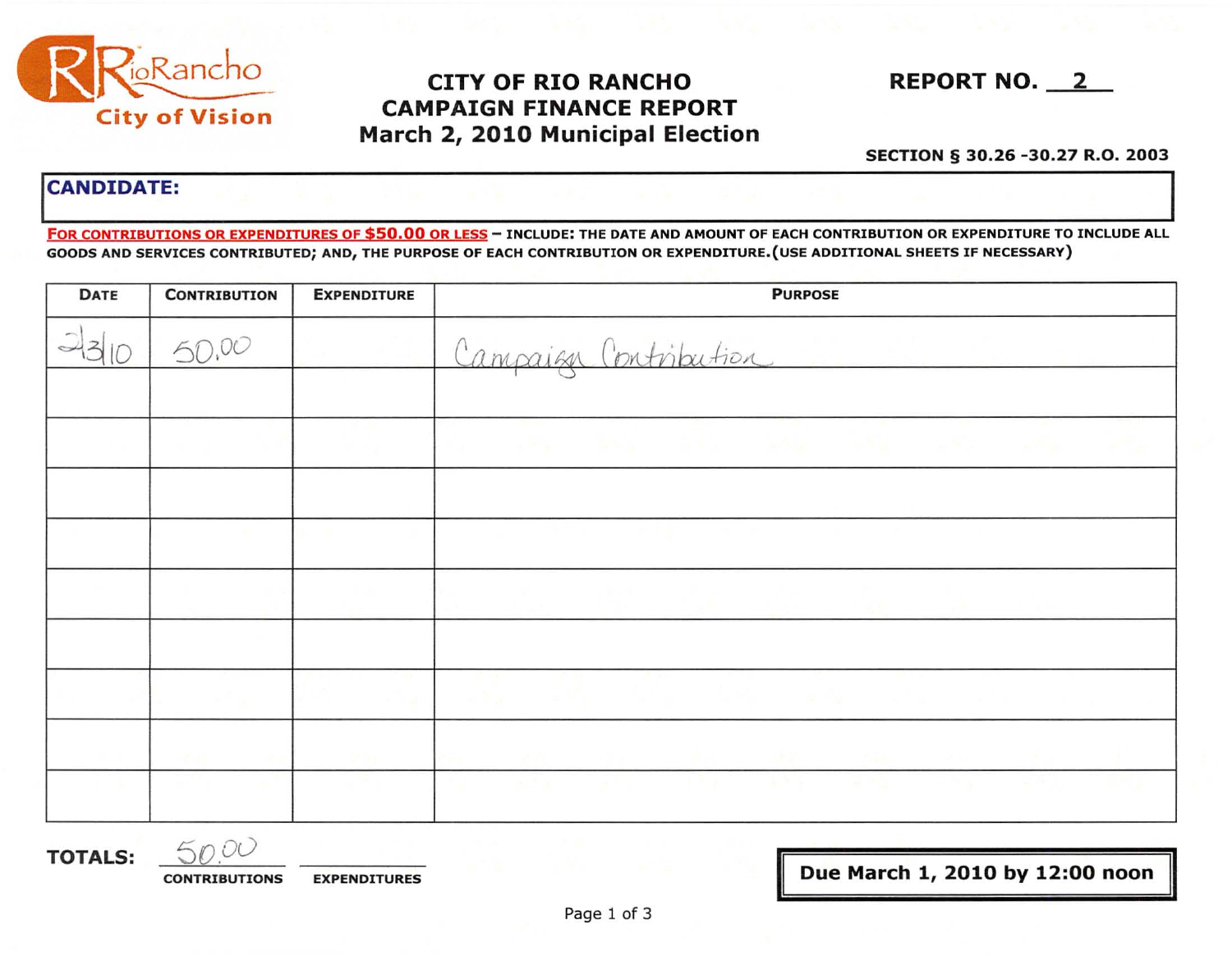

# **CAMPAIGN REPORT CITY OF RIO RANCHO March 2, 2010 Municipal Election**

FOR CONTRIBUTIONS OR EXPENDITURES OF MORE THAN \$50.00 (CUMULATIVE) INCLUDE: THE NAME AND ADDRESS OFTHE PERSON OR ENTITY FROM WHOM ANY CUMULATIVE CONTRIBUTION OR EXPENDITURE OF MORE THAN \$50.00 WAS RECEIVED OR MADE; THE DATE AND AMOUNT OF EACH CONTRIBUTION OR EXPENDITURE TO INCLUDE ALL GOODS AND SERVICES CONTRIBUTED; AND, THE PURPOSE OF EACH CONTRIBUTION OR EXPENDITURE.(USE ADDITIONAL SHEETS IF **NECESSARY**)

| <b>DATE</b> | <b>CONTRIBUTION</b>    | <b>EXPENDITURE</b> | <b>NAME/ADDRESS</b> | <b>PURPOSE</b><br>and the company of the ac-   |
|-------------|------------------------|--------------------|---------------------|------------------------------------------------|
| 280         | $\gamma_{\mathcal{D}}$ |                    |                     | Benand Jennifer Galleges Campaign Contribution |
|             |                        |                    |                     |                                                |
|             |                        |                    |                     | <b>FOR THE REPORT OF STATE AND RESIDENT</b>    |
|             |                        |                    |                     |                                                |
|             |                        | The Control        |                     |                                                |
|             |                        |                    |                     |                                                |
|             |                        |                    |                     | a Tao sa Palistan (1999) a Tao sa Tao          |
|             |                        |                    |                     |                                                |
|             |                        |                    |                     |                                                |
|             |                        |                    |                     | the contract of the contract of the            |

**TOTAL**  $\partial\theta$ 

**CONTRIBUTION EXPENDITURES** 

**Due March 1, 2010 by 12:00 noon** 

**REPORT NO. 2**